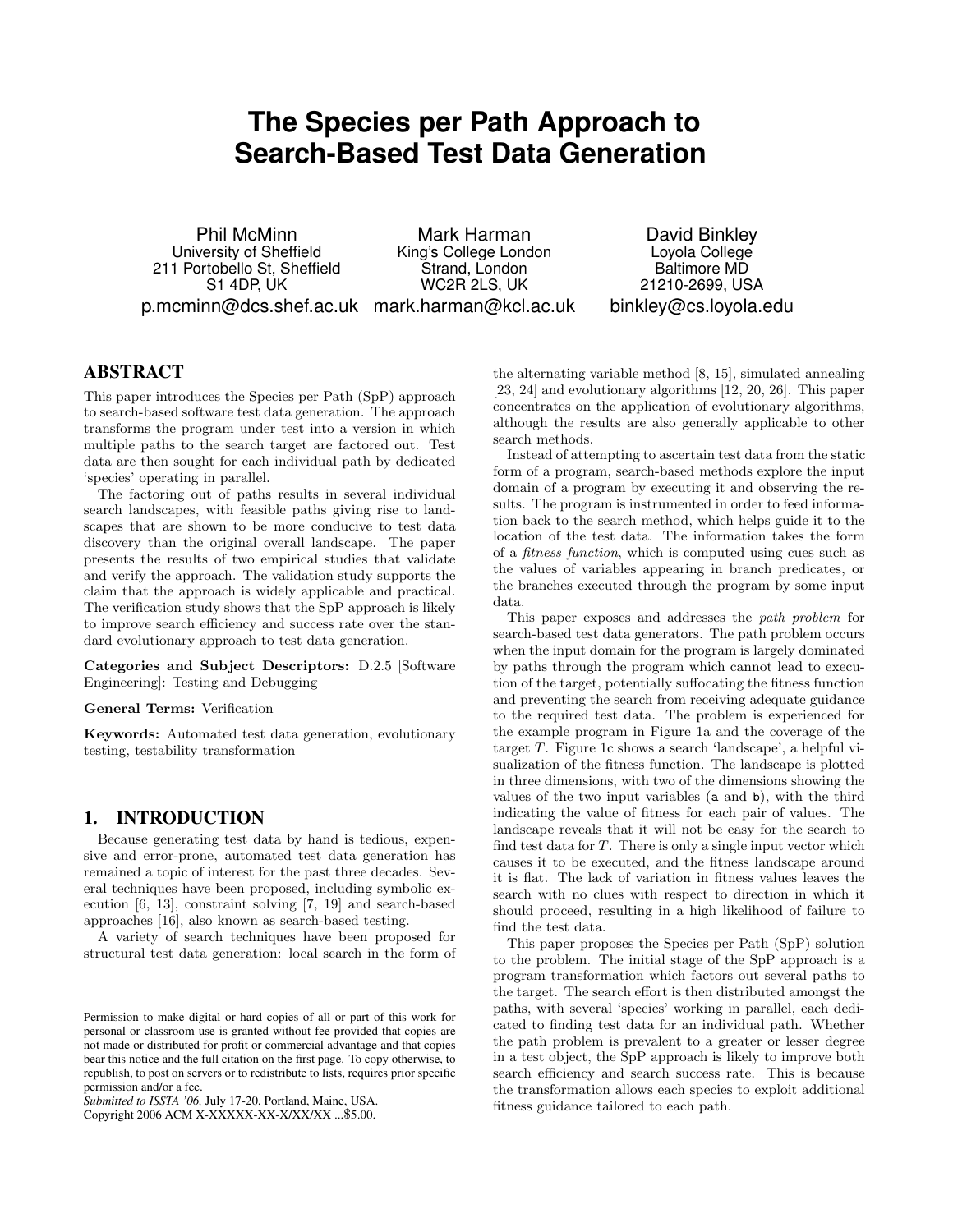

Figure 1: An example program fragment (a), its transformation (b), and the difference in fitness landscapes (c) and (d) and fitness computation (e) and (f). The landscape of  $T$  (c) in the original program is flat, providing the search with no direction to the location of the required test data. However, the SpP approach allows the search to explore the landscape of  $T_4$  (d), which has a downward sloping surface providing the search with clear guidance as to the whereabouts of the necessary input data. This extra information is a result of extra guidance being included in the fitness function for  $T_4$ . The fitness computation for T is only dependent on one conditional (e), whereas the fitness computation for  $T_4$  in the transformed version takes into account all the conditionals corresponding to a specific path in the original program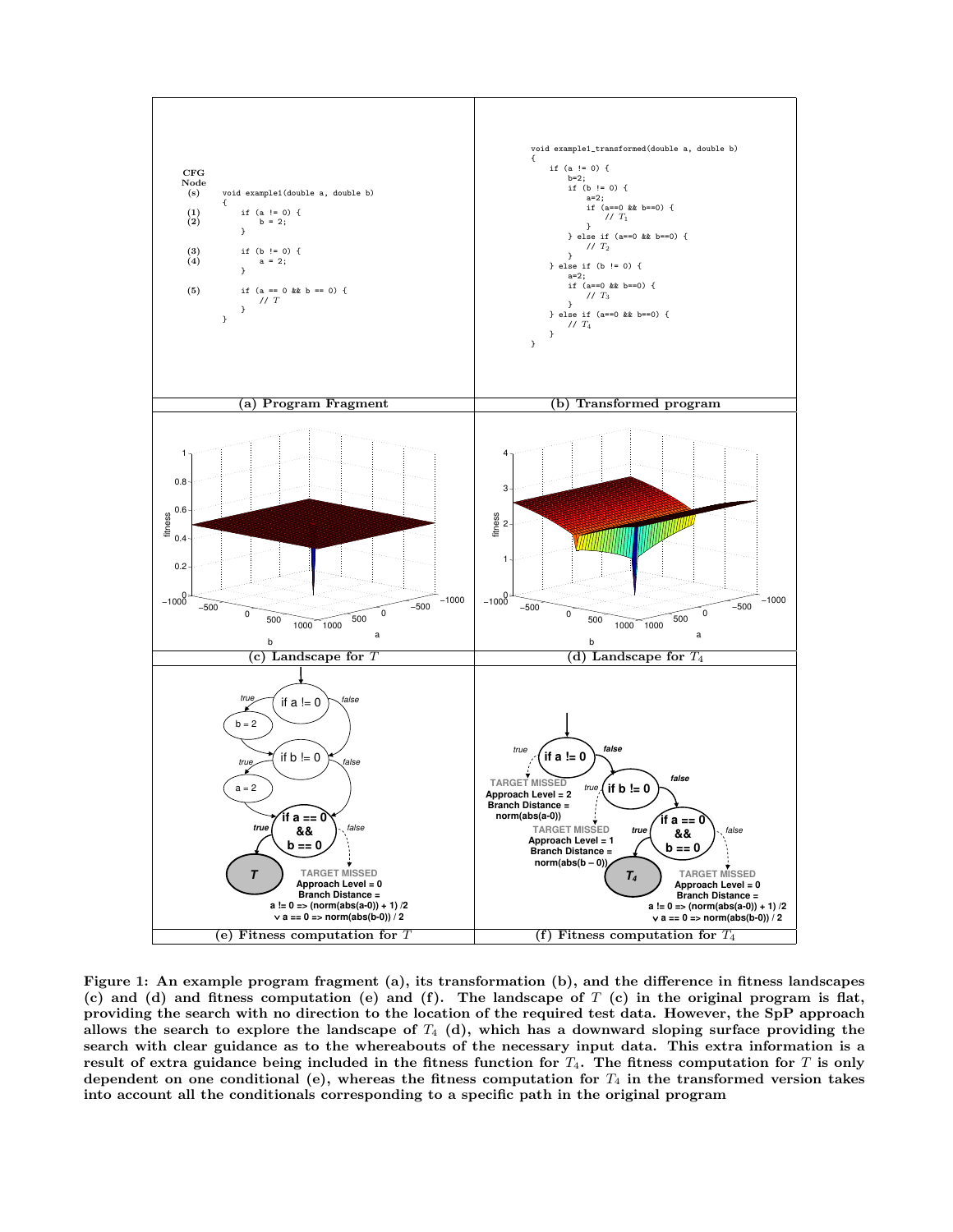Figure 1b shows the transformed program in which the four paths to  $T$  have been separated out. The effect this has on the landscape is visually evident in Figure 1d, which depicts the search landscape for target  $T_4$ , using fitness information corresponding to a feasible path in the original program. The plateau is replaced with a directional surface that is significantly easier to search, even using a simple search technique such as gradient descent.

The primary contributions of this paper are the following:

- 1. The paper shows how the natural evolutionary metaphor of 'species' can be exploited to improve test data generation, by considering the paths to some target node to define inherently separate 'species of test data'.
- 2. The approach is justified both by a theoretical argument and by the results of an empirical study into its practical effectiveness for improving test data generation.
- 3. The paper also reports the results of a separate empirical study on a large set of open source programs, concerned with the validity of the approach; its applicability and algorithmic practicability.

The rest of this paper is organized as follows. Section 2 introduces the background behind the evolutionary test data generation approach, and some important basic concepts. Section 3 discusses the path problem in more detail, whilst Section 4 presents the proposed Species per Path solution. Section 5 presents experimental results to support the claims concerning the effectiveness of the approach with three studies, one of which is taken from production code. Section 6 presents the results of an additional empirical study to validate the approach by showing that the method is widely applicable. Section 7 presents related work and Section 8 concludes with closing comments and future work.

## **2. BACKGROUND**

This section presents an overview of the background to the SpP approach, including search-based test data generation, evolutionary algorithms, and computation of the fitness function for the coverage of individual structural targets. Before this, however, some basic concepts are reviewed.

## **2.1 Basic Concepts**

A control flow graph (CFG) of a program is a directed graph  $G = (N, E, s, e)$  where N is a set of nodes, E is a set of edges, and s and e are unique entry and exit nodes to the graph. Each node  $n \in N$  corresponds to a statement in the program, with each edge  $e = (n_i, n_j) \in E$  representing a transfer of control from node  $n_i$  to  $n_j$ . Nodes corresponding to decision statements (for example an if or while statement) are referred to as branching nodes. In the example of Figure 2, nodes 1, 2 and 3 are all branching nodes. Outgoing edges from these nodes are referred to as branches. The branch executed when the condition at the branching node is true is referred to as the true branch. Conversely, the branch executed when the condition is false is referred to as the false branch. The predicate determining whether a branch is taken is referred to as a branch predicate. The branch predicate of the true branch from branching node 1 in the program of Figure 2 is  $a \ge b'$ . The false

branch predicate is ' $a \leq b'$ . A path through a CFG is a sequence of nodes  $P = \langle n_1, n_2, \ldots, n_m \rangle$  such that for each  $i, 1 \leq i < m, (n_i, n_{i+1}) \in E.$ 

Control dependence [9] is used to describe the reliance of a node's execution on the outcome at previous branching nodes. For a program node  $i$  with two exits (for example, an if statement), program node  $j$  is control dependent on  $i$ if one exit from  $i$  always results in  $j$  being executed, while the other exit may not result in  $j$  being executed. In Figure 2, node 2 is control dependent on node 1, and node 3 is control dependent on node 2. Node 3 is not directly control dependent on node 1. However, node 3 is transitively control dependent on node 1. For structured programs, control dependence reflects the program's nesting structure.

# **2.2 Search-Based Test Data Generation**

Evolutionary algorithms [28] combine characteristics of genetic algorithms and evolution strategies, using simulated evolution as the model of a search method, employing operations inspired by genetics and natural selection. Evolutionary algorithms maintain a population of candidate solutions referred to as individuals. Individuals are iteratively recombined and mutated in order to evolve successive generations of potential solutions. The aim is to generate 'fitter' individuals within subsequent generations  $(i.e., better)$ candidate solutions). This is performed by a recombination operator, which forms offspring from the components of two parents selected from the current population. The new offspring form part of the new generation of candidate solutions. Mutation performs low probability random changes to solutions, introducing new genetic information into the search. At the end of each generation, each solution is evaluated for its fitness, using a problem-specific fitness function. Using fitness values, the evolutionary search decides whether individuals should survive into the next generation or be discarded.

In applying evolutionary algorithms to structural test data generation, the 'individuals' of the search are input vectors. The fitness function is derived from the context of the current structure of interest in the program. The fitness function is to be minimized by the search: thus lower numerical values represent 'fitter' input vectors that are closer to executing the target structure. When a zero fitness value has been found, the required test data has also been found.

The fitness function is made up of two components – the approach level and the branch distance. The approach level measures how close an input vector was to executing the current structure of interest, on the basis of how near the execution path was to reaching it in the program's control flow graph. Central to the metric is the notion of a *criti*cal branching node. A critical branching node is simply a branching node with an exit that, if taken, causes the target to be missed. In other words, the set of critical branching nodes is the set of nodes on which the target structure is control dependent (either directly or transitively). In Figure 2, nodes 1, 2 and 3 are all critical branching nodes with respect to the target. The approach level for an individual, as seen in Figure 2, is the number of critical branching nodes left unencountered by the execution path taken through the program.

At the point at which control flow diverges away from the target, the branch distance is calculated. The branch distance reflects how 'close' the alternative branch from the last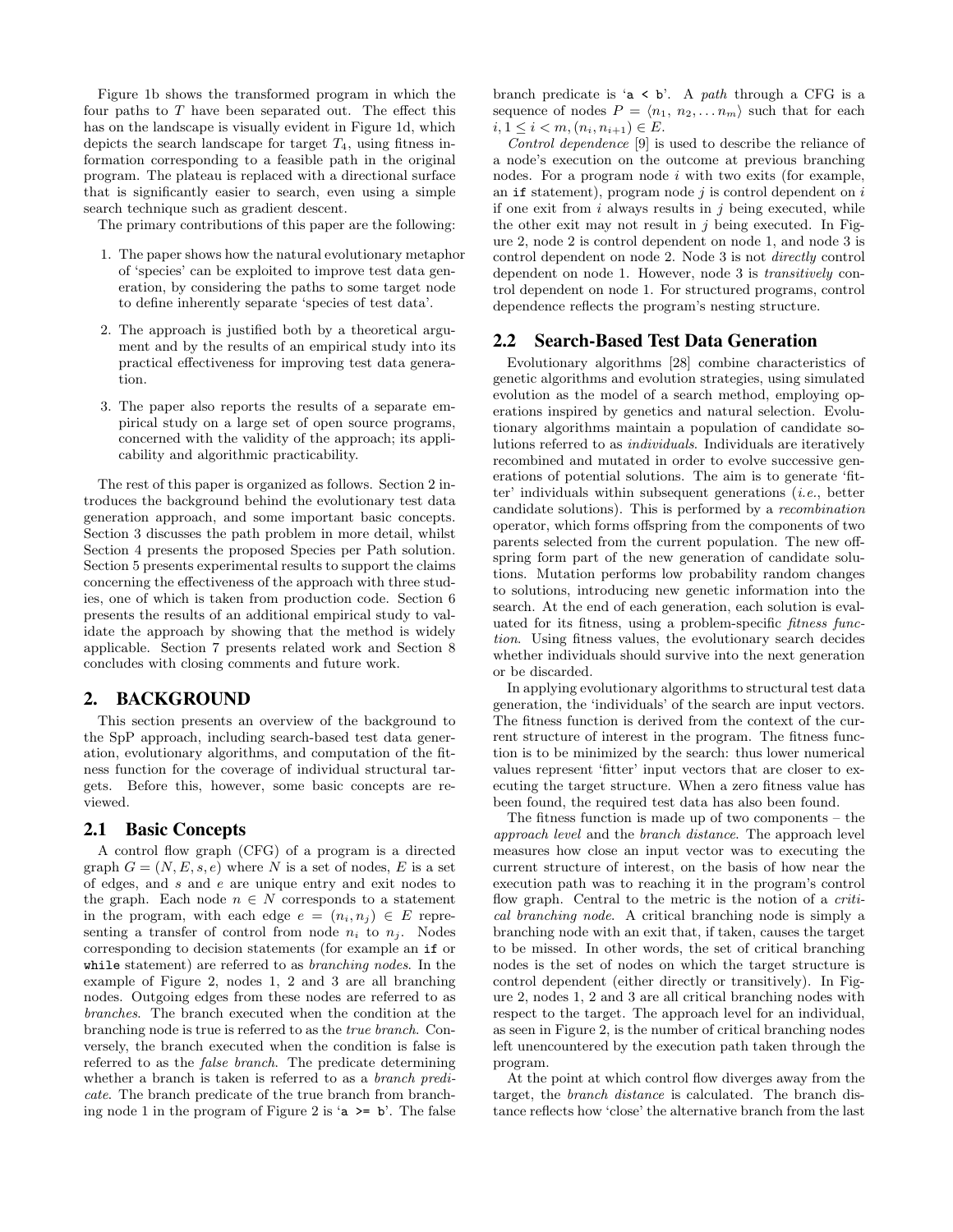

Figure 2: Calculating the fitness function for evolutionary testing

critical branching node was to being taken. A raw distance is computed using the values of the variables or constants involved in the branching condition. For example, if the false branch were taken from node 3 in Figure 2, the raw distance for the alternative true branch is computed using the formula  $abs(c - d)$ . The closer the values of c and d, the smaller the distance value, and the closer the branch is to being executed as true. A full list of formulas for different types of branch predicate can be found in Tracey et al.[24]. The raw distance value is then normalized (Equation 1 below) and added to the approach level to make up the complete fitness value (Equation 2 below).

$$
branch\_distance = norm(raw\_dist)
$$
 (1)

$$
fitness = approach\_level + branch\_distance
$$
 (2)

The fitness function derived for a target is only concerned with the branching nodes which absolutely must be executed in a certain way in order for the target to be reached in the control flow graph. It is not concerned with the specifics of the complete path taken to the target – this discovery is usually left as part of the search.

## **3. THE PATH PROBLEM**

The test data generation problem involves finding test data to execute some path  $p$  that ends with the target  $T$ . As described in the last section, the path p does not have to be selected by the tester for search-based testing, it is sought as part of the search process.

Let  $P$  be the set of feasible paths which execute a target T. The path problem occurs when the total number of input vectors executing each path in  $P$  account for only a small proportion of the overall input domain. In such instances, paths in  $P$  are unlikely to be executed by random chance. Furthermore, the search may not be equipped with adequate guidance to find test data to execute any  $p \in P$ . This is because the fitness function is concerned only with a subset of branching nodes that exist within each  $p -$  the set of critical branching nodes. Whilst critical branching nodes determine whether T will be reached in the control flow structure of the program, other branching nodes may also exist within  $p$  that control assignments to variables that are also responsible for determining whether  $T$  will be executed or not. However, it is not possible to know which of these branching nodes should be included for the purposes of computing the fitness function, since  $P$  is not known  $\alpha$ *priori* (finding  $P$  is in general undecidable), and neither is the exact sequence of nodes in each p.

The path problem exists in the example of Figure 1a where there are four potential paths ending in  $T$ . However, three of them are infeasible, and the feasible path  $\langle s, 1, 3, 5, T \rangle$  is only executed by a single input vector. The fitness function only utilizes fitness information at node 5, since this is the only critical branching node that T is dependent upon. The search is unaware that the false branches must be taken from nodes 1 and 3, in order to avoid the fatal assignments at node 2 and 4 respectively. The search landscape is flat (Figure 1c), giving no guidance to the search. This is because for each infeasible path it is impossible for node 5 to be reached without the variable a having the value 2, at which point the short-circuit evaluation determines that the entire condition is false.

# **4. THE SPECIES PER PATH SOLUTION**

The foundation of the SpP approach is the division of search effort across several parallel sub-populations or 'species' assigned to the task of finding test data for each individual path. To this end

- Each species uses a fitness function tailored for that path, and so the search can receive full guidance with respect to each branching node within it.
- No path is favored above another path simply because it is executed by more of the input domain.

The SpP approach is likely to increase the chances of successful test data generation. Resources are guaranteed to feasible paths, and species allocated to these paths are equipped with a higher level of search guidance than is available to the conventional approach. Species allocated to infeasible paths simply fail to produce a result. These claims are confirmed by the results of the verification study, described in Section 5.

To facilitate the division of labour amongst species, program transformation and program slicing are used. Neither is strictly necessary because the paths can be identified without transformation, and slicing only serves to improve efficiency. However, by transforming the program, which factors out paths to the target, the standard evolutionary testing approach becomes applicable directly to the transformed program. Furthermore, the transformation allows the original fitness function, as described in Section 2.2, to be applied. The transformation separates out the loop-free paths from node  $i$  to node  $j$  by bushing the program's Abstract Syntax Tree (AST) [10]. In essence, this transformation moves code from after the conditional into the consequent and alternative branches of the conditional. Post transformation, a slice [3, 22, 27], is used to remove components (statements) from the transformed program that have no effect on the target.

An example transformation can be seen from the program of Figure 1a to that of Figure 1b. In the transformed version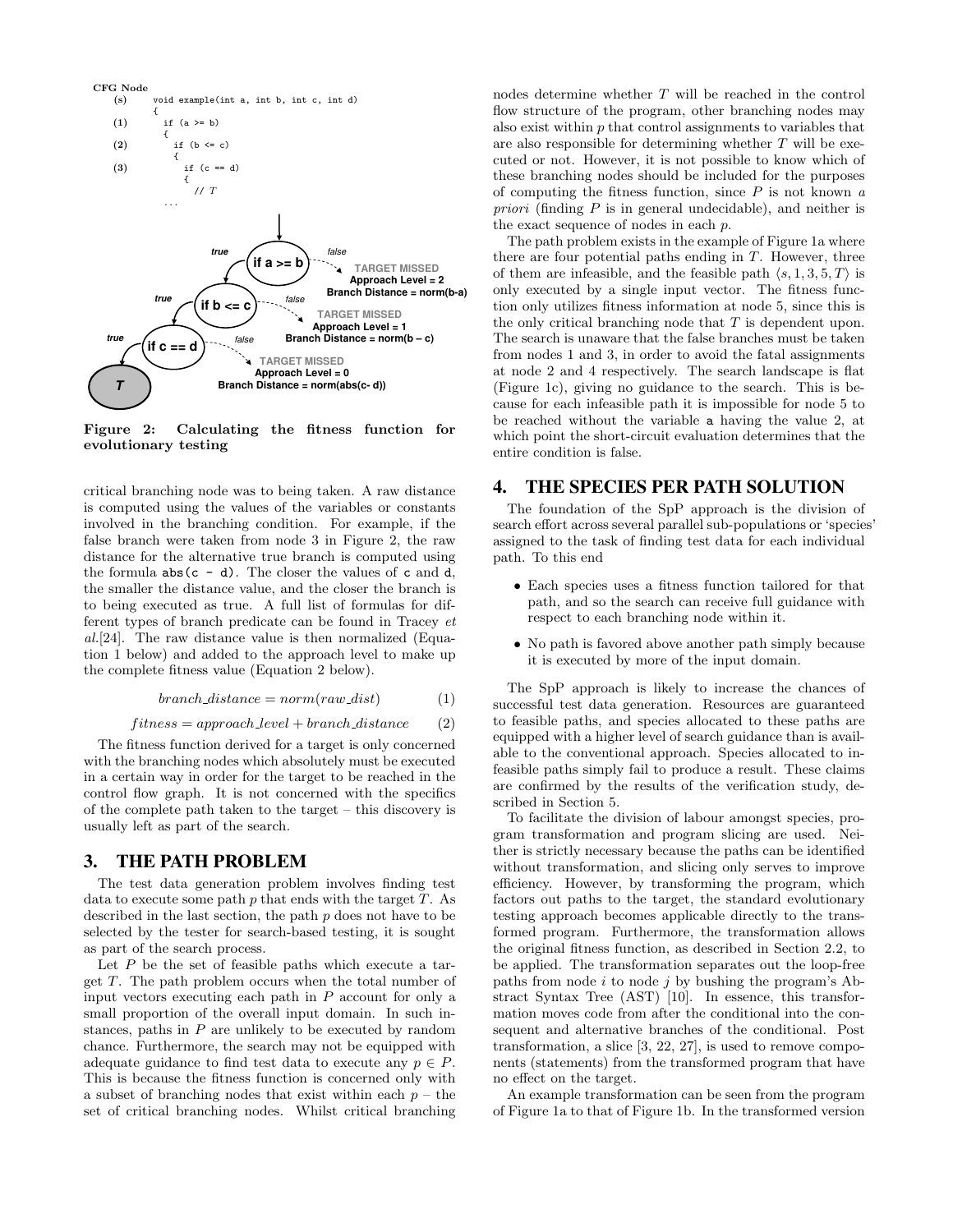

surface touches zero on the vertical axis.  $T_2$  and  $T_3$  are feasible, and although the surfaces contain ridges and local optima, the basin of attraction present in both their landscapes is considerably greater than the landscape of  $T$ , leading to higher search efficiency and success rate.

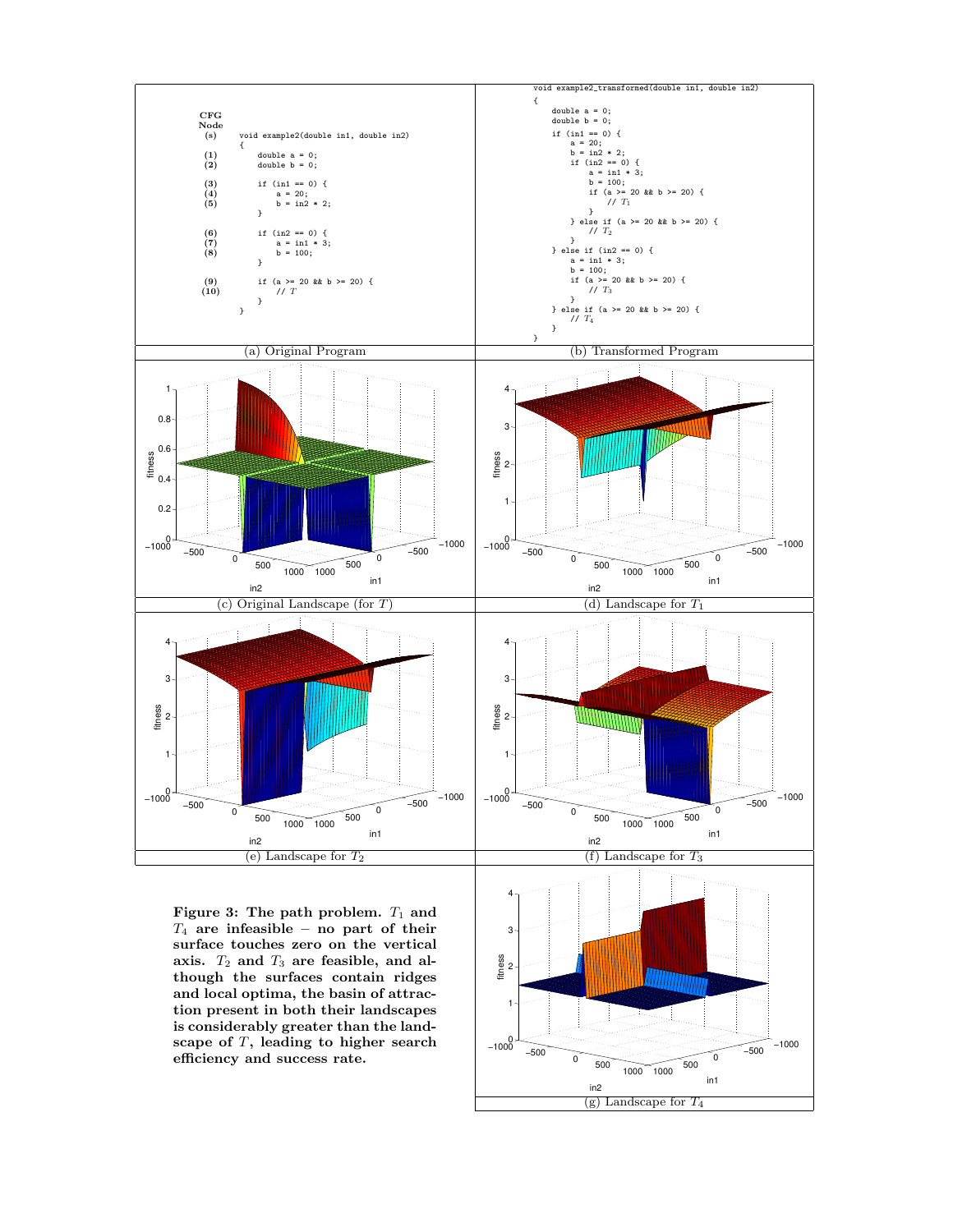there are four copies of the target corresponding to the four paths to T. Three of these copies,  $T_1$ ,  $T_2$  and  $T_3$ , turn out to be infeasible.  $T_4$  is feasible. Figures 1e and 1f compare fitness computation for  $T$  and  $T_4$  respectively. Whereas the initial two conditions at nodes 1 and 3 are ignored for T in the original program, they become critical branching nodes for  $T_4$  in the transformed version, and are therefore used in the fitness computation. The fact that both of these conditions have to be evaluated as false is crucial information which guarantees feasibility of the target.

The effect on the fitness landscape is seen by comparing that for  $T$  in the original program and that of  $T_4$  in the transformed version. The landscape for  $T$  is flat (Figure 1c), providing no guidance to the search whatsoever. However landscape for  $T_4$  (Figure 1d) makes things significantly easier for the search, providing clear direction as to the where the required test data exists in the input domain.

A second example is presented in Figure 3. Figure 3a shows the original program. The target  $T$  is only executed by a path which takes the true branch from branching nodes 3 or 6 – branching nodes which are key but not critical for  $T$  in the original program. These nodes are only executed as true by a small number of input vectors. The resultant search landscape largely consists of plateaux (Figure 3c).

Figure 3b shows the transformed version of the program, which has been bushed to expose four paths, and consequently includes four copies of the target. The four landscapes corresponding to  $T_1$  to  $T_4$  are depicted in Figures 3d through to 3g respectively. All of these landscapes have certain features in common with the original landscape. This is because the fitness function for  $T$  combines the results of the computation along each path over the areas of the input domain for which those individual paths are executed. The SpP approach separates this information out into the landscape for each species, adding further information to guide the search to the execution of each individual path. Targets  $T_2$  and  $T_4$  are on feasible paths. This is evident from their search landscapes, since part of their respective surfaces touch zero on the vertical axes. Landscapes  $T_1$  and  $T_3$ are on infeasible paths – no part of the landscape touches the zero on the vertical axis – meaning there is no value in the input space which executes the target branch. A search in either of the two infeasible landscapes is doomed to fail. However, searching the two feasible landscapes not only allows for successful discovery of test data, but a higher likelihood of success than if the original search landscape were to be used. Again, this is due to the extra fitness information which comes from the inclusion of extra branching nodes in the fitness function. Although the feasible landscapes produced by the SpP approach do contain areas of ridges and local optima, the basin of attraction to the global optimum is considerably larger.

# **5. EMPIRICAL VERIFICATION**

Experiments were performed using the standard evolutionary approach and the SpP method with three programs: the examples from Figures 1 and 3 and a third example, called space, taken from production code. Although the first two examples are small (in terms of code size), the complexity of any search-based algorithm is a function of the search space, not the program size. Therefore, the important determinant of problem difficulty for search–based testing is the size of the input domain. As is described in the following sections, input domain sizes for all three test objects ranged from the order of  $10^8$  to  $10^{14}$  possible input vectors.

The evolutionary searches were performed with the publicly available Genetic and Evolutionary Algorithm Toolbox  $(GEATbx)$  [21]. A detailed explanation of each of the search parameters is beyond the scope of this paper, however they are fully documented at the GEATbx web-site [21], and are recorded here to allow replication of the experiments. Realvalued encodings were used to represent the input vectors, linear ranking was utilized with a selection pressure of 1.7. The generation gap was set at 0.8. Individuals were recombined using discrete recombination, and mutated using real-valued mutation. Finally, each evolutionary search was terminated after 200 generations if test data was not found.

#### **5.1 Example 1**

The standard evolutionary approach described in Section 2.2 was applied to the original version of the program shown in Figure 1a using 240 individuals per generation. The SpP approach was applied to the transformed version shown in Figure 1b. With four targets, four species were allocated one per target. 60 individuals were used per species, and therefore both different approaches used the same number of individuals overall per generation. The ranges of the input variables a and b were set to -1000.0 to 1000.0, with a precision of 0.1, giving an input domain (search space) size of approximately  $4 \times 10^8$ .

Figure 4a plots the search progress for the experiment. For the two approaches, the graph shows the best fitness obtained so far in the search for a particular generation, averaged over the ten repetitions of the experiment. This value is then normalized to allow for a direct comparison between the two methods. Due to the undirectional landscape of the target T, the original method fails to make any progress at all; thus the horizontal line at the top of the figure. In contrast, the SpP approach is more successful. The progress of each species is plotted in Figure 4b. Species 3 makes the best start, but since  $T_3$  is infeasible, it hits a 'dead end' before the 30th generation. Species 1 and 2 also correspond to infeasible paths, and fail to make any progress. However, Species 4, corresponding to  $T_4$ , makes steady progress to the required test data.  $T_4$  corresponds to a feasible path. The species is equipped with more fitness information than is available to the original approach, and was able to find test data in 9 out of the 10 repetitions. In one run, however, the species failed to reach the target within the 200 generations limit, which is why the average best fitness line for Species 4 gets close but does not actually touch zero.

The success rates of each method are summarized in Table 1, along with the number of test data evaluations for successful and unsuccessful searches. The original method fails to find test data in every run, but the SpP succeeds 90% of the time.

# **5.2 Example 2**

The setup for Example 2 (Figure 3) was largely the same as that for Example 1. For the original version of the program, 240 individuals were used per generation. Again, with four paths factored out in the transformed version of the program, the SpP approach used four different species comprising 60 individuals each, and thus a total of 240 individuals per generation. Input ranges were -1000.0 to 1000.0 with a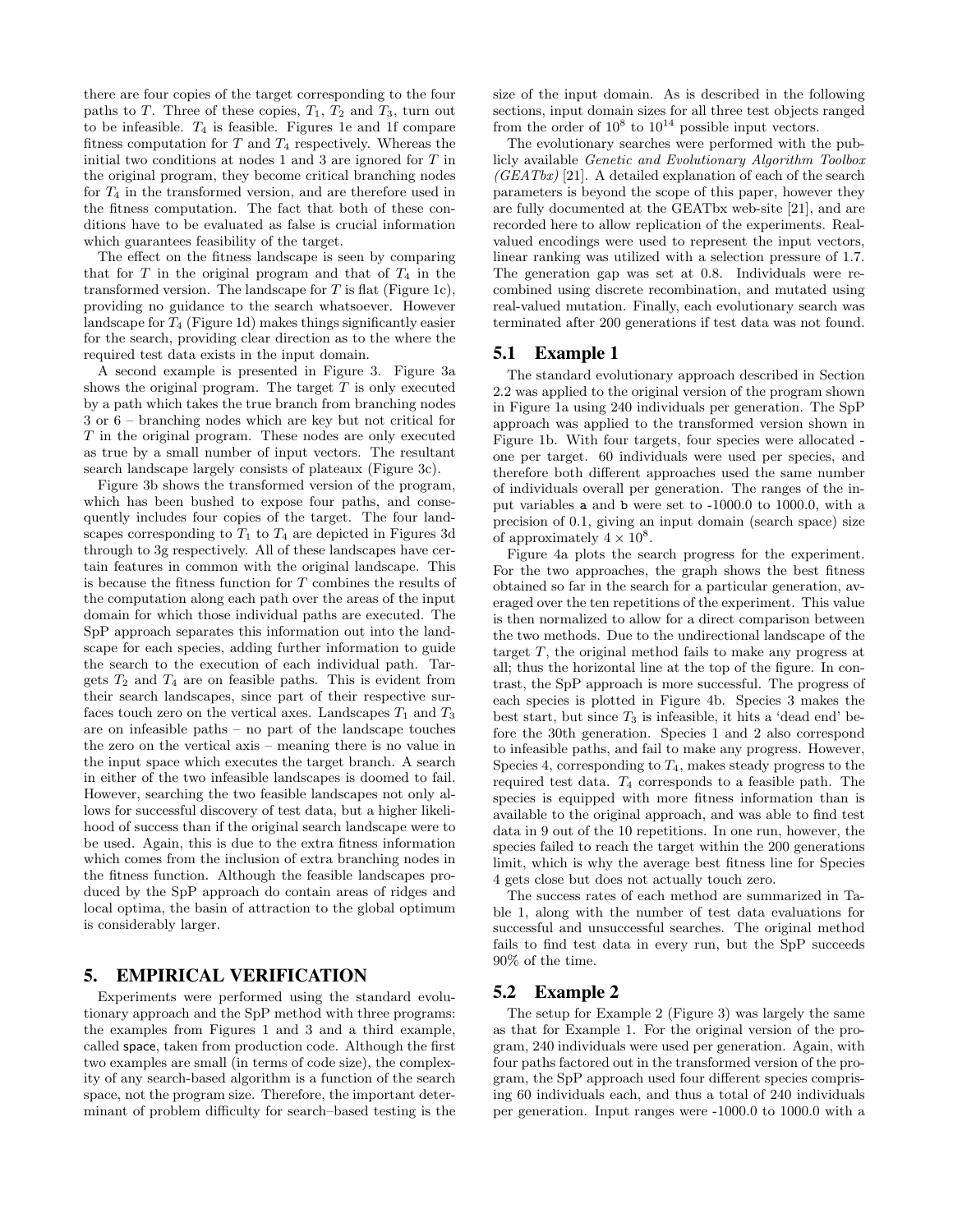

Figure 4: Search results for Example 1. (a) Search progress using original and transformed versions of the program. Progress is plotted by aggregating each species for the transformed version. (b) Progress of each individual species using the transformed version of the program

| Table 1: Results for Example 1 - success rates and |  |  |  |
|----------------------------------------------------|--|--|--|
| fitness evaluations                                |  |  |  |

|             |                | Average fitness |              |  |
|-------------|----------------|-----------------|--------------|--|
|             |                | evaluations     |              |  |
|             | <b>Success</b> | Successful      | Unsuccessful |  |
|             | Rate           | Searches        | Searches     |  |
| Original    | $0\%$          | n/a             | 38,448       |  |
| Transformed | 90%            | 31,039          | 38,448       |  |

precision of 0.1 for both in1 and in2, giving an input domain size of approximately  $4 \times 10^8$ .

Experiments were repeated 10 times. The success rate with both original and SpP approaches is shown in Table 2. Searches using the conventional approach succeeded only half of the time. Searches always succeed using the SpP approach. The table also records the number of fitness (test data) evaluations for successful and unsuccessful searches using both approaches. For the SpP approach, the value for the successful searches is the number of test data evaluations performed by all species up to the point at which one of the species found test data to execute the target. The table shows that the SpP approach required fewer fitness evaluations on average, backing up the claim that even when both methods are successful, the SpP approach is likely to be more efficient. Figure 5a shows a progress plot comparing both approaches. Progress using the original version of the program is stilted, because of the plateaux in the landscape for T. Test data is more easily found using the SpP method. Species 2 and 3 correspond to feasible paths, and these are the species which are successful in making progress to the discovery of the required test data (Figure 5b).

#### **5.3 Space Example**

The final test object space was taken from EU space agency production code. There are eight paths to the selected tar-

|                     | Table 2: Results for Example 1 - success rates and |  |  |
|---------------------|----------------------------------------------------|--|--|
| fitness evaluations |                                                    |  |  |

|                |      | Average fitness |              |  |
|----------------|------|-----------------|--------------|--|
|                |      | evaluations     |              |  |
| <b>Success</b> |      | Successful      | Unsuccessful |  |
|                | Rate | Searches        | Searches     |  |
| Original       | 50%  | 11,568          | 38,448       |  |
| Transformed    | 100% | 8,584           | / a          |  |

get, resulting in eight copies of the target in the transformed version of the program and eight corresponding species.

For this program, different input ranges and species sizes were used. Search success using the standard method and the traditional approach was limited to relatively smaller input domain sizes, as seen in Table 3. Even at this level, test data was not generated with 100% reliability. The SpP approach, however, was almost 100% reliable. Only on two repetitions of one experiment did the search fail. This was when the species size was small (30 individuals per species) in the operation of a relatively large domain  $(1.2 \times 10^{14})$ . When comparing successful searches, it is clear that the SpP method is more efficient, consistently finding test data in fewer fitness evaluations.

Figure 6 compares search progress with 480 individuals per generation for both approaches, and an input domain size of  $1.4 \times 10^{13}$ . Figure 6a compares search progress between the original method and SpP. The original approach fails to make any progress. The progress of each individual species are compared in Figure 6b. Of the eight species, only one corresponds to a feasible path – Species 7 – which finds test data by the  $76^{th}$  generation at the latest. Species 4 and 6 get very close to a zero fitness value, but since their paths are infeasible, test data is not found. This can be seen in a close-up of species progress, depicted in Figure 6c.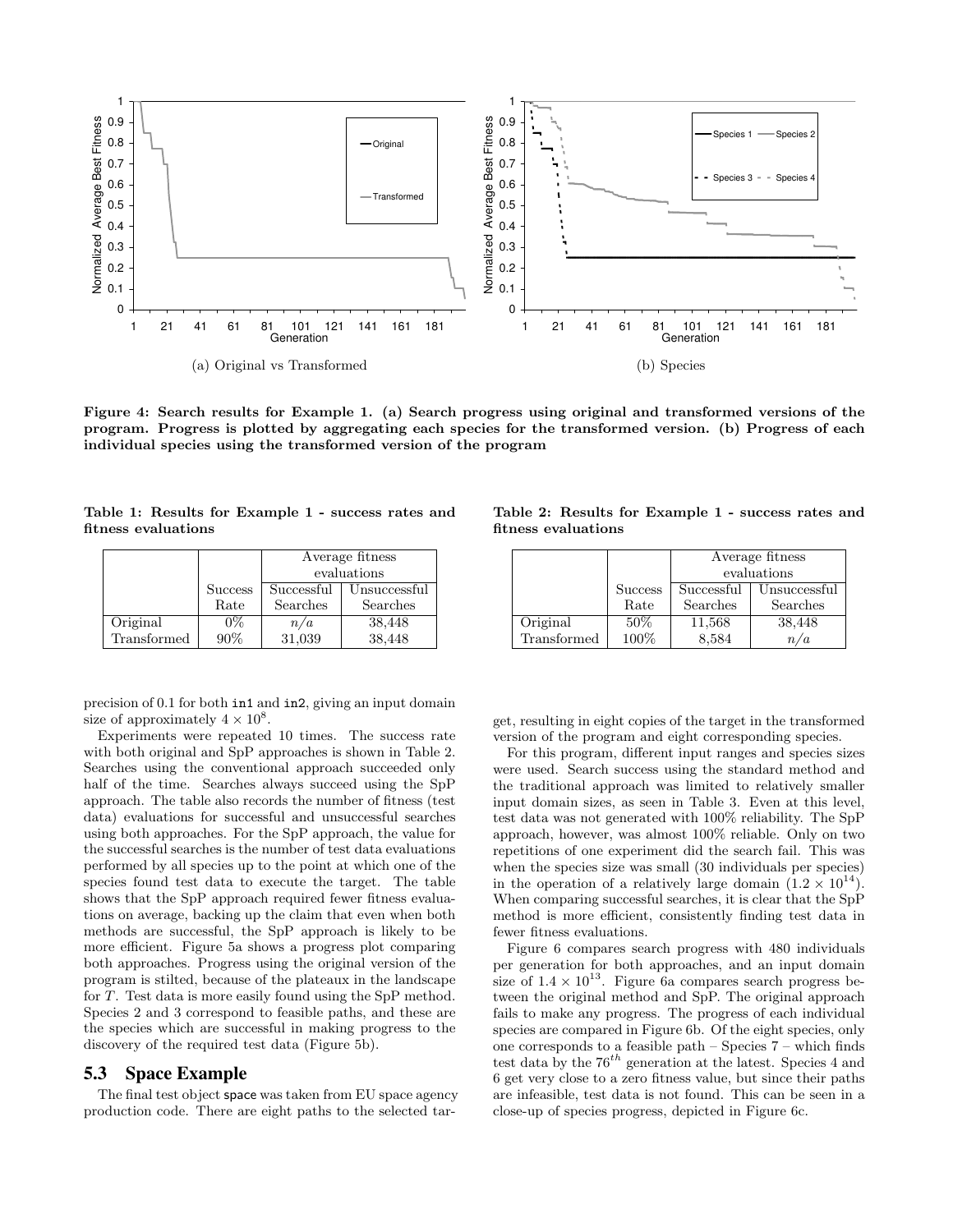

Figure 5: Results for Example 2. (a) Search progress using original and transformed versions of the program. Progress is plotted by aggregating each species for the transformed version. (b) Progress of each individual species using the transformed version of the program

| 240 individuals per generation (30 per species) |                                                 |                 |                  |              |  |  |  |
|-------------------------------------------------|-------------------------------------------------|-----------------|------------------|--------------|--|--|--|
|                                                 |                                                 | Average fitness |                  |              |  |  |  |
| Input                                           |                                                 |                 | evaluations      |              |  |  |  |
| domain                                          |                                                 | <b>Success</b>  | Successful       | Unsuccessful |  |  |  |
| size                                            |                                                 | Rate            | searches         | searches     |  |  |  |
| $1.4 \times 10^8$                               | Original                                        | 10%             | 32,885           | 38,448       |  |  |  |
|                                                 | Transformed                                     | 100%            | 16,765           | n/a          |  |  |  |
| $1.4 \times 10^{10}$                            | Original                                        | $0\%$           | n/a              | 38,448       |  |  |  |
|                                                 | Transformed                                     | $100\%$         | 21,575           | n/a          |  |  |  |
| $1.4 \times 10^{13}$                            | Original                                        | $0\%$           | n/a              | 38,448       |  |  |  |
|                                                 | Transformed                                     | $100\%$         | 20,756           | n/a          |  |  |  |
| $1.2 \times 10^{14}$                            | Original                                        | $0\%$           | n/a              | 38,448       |  |  |  |
|                                                 | Transformed                                     | 80%             | 21,694           | 38,448       |  |  |  |
|                                                 |                                                 |                 |                  |              |  |  |  |
|                                                 | 480 individuals per generation (60 per species) |                 |                  |              |  |  |  |
| $1.4 \times 10^{8}$                             | Original                                        | $60\%$          | 15,830           | 76,896       |  |  |  |
|                                                 | Transformed                                     | 100%            | 18,612           | n/a          |  |  |  |
| $1.4 \times 10^{10}$                            | Original                                        | $0\%$           | $\overline{n/a}$ | 76,896       |  |  |  |
|                                                 | Transformed                                     | 100%            | 19,048           | n/a          |  |  |  |
| $1.4 \times 10^{13}$                            | Original                                        | $0\%$           | $\overline{n}/a$ | 76,896       |  |  |  |
|                                                 | Transformed                                     | $100\%$         | 32,096           | n/a          |  |  |  |
| $1.2 \times 10^{14}$                            | Original                                        | $0\%$           | n/a              | 76,896       |  |  |  |
|                                                 | Transformed                                     | 100%            | 27,252           | n/a          |  |  |  |
|                                                 |                                                 |                 |                  |              |  |  |  |
| 720 individuals per generation (90 per species) |                                                 |                 |                  |              |  |  |  |
| $1.4 \times 10^{8}$                             | Original                                        | 80\%            | 37,821           | 115,344      |  |  |  |
|                                                 | Transformed                                     | 100%            | 16,832           | n/a          |  |  |  |
| $1.4 \times 10^{10}$                            | Original                                        | 70%             | 49,763           | 115,344      |  |  |  |
|                                                 | Transformed                                     | $100\%$         | 26,468           | n/a          |  |  |  |
| $1.4 \times 10^{13}$                            | Original                                        | $0\%$           | n/a              | 115,344      |  |  |  |
|                                                 | Transformed                                     | 100%            | 27,043           | n/a          |  |  |  |
| $1.2 \times 10^{14}$                            | Original                                        | $0\%$           | n/a              | 115,344      |  |  |  |
|                                                 | Transformed                                     | 100%            | 37,544           | n/a          |  |  |  |
|                                                 |                                                 |                 |                  |              |  |  |  |

Table 3: Detailed results for space

#### **6. EMPIRICAL VALIDATION**

This section validates the approach by showing that the transformation is widely applicable and that bushing will not lead to a prohibitively expensive explosion in the number of paths that must be considered. The results are presented in Table 4. The first two columns of the table include the number of predicates and the number of predicate– containing blocks. A block is a section of code in between loops or inside a single loop. The remaining columns provide statistics on chain lengths, which include the number of predicates per block, the longest chain length, and the count and percentage of short chains. A short chain is one of four or fewer predicates. When expanded by bushing, such a chain will give rise to no more than 16 paths, making the SpP approach viable. The percentage of short chains, is the number of if chains that contain four or fewer predicates.

Figure 7 shows the lengths of all chains having one or more predicate for the program espresso, which is typical of the programs studied. In this example, only 21 of the 878 blocks contain chains of five or more predicates. The graph is clipped at length 10 (the y-axis), which effects only the last chain of fourteen predicates.

It is clear that most predicate chains (on average 98% as seen in the last row of Table 4) are short enough for the bushing technique to be effective. Furthermore, the average chain length of 1.5 predicates indicates that on average no more than four paths and thus four species need be considered.

## **7. RELATED WORK**

Many techniques have been proposed to automate the generation of software test data. Methods based on static analysis of the program's source code, such as symbolic execution [6, 13] and constraint solving [7, 19], have been limited by the dynamic nature of software – for example the presence of unbounded loops and dynamic memory referencing, such as the use of pointers. For these reasons, the application of search techniques, such as evolutionary algorithms, to search a program's input domain for test data has been a topic of interest for many researchers in recent years.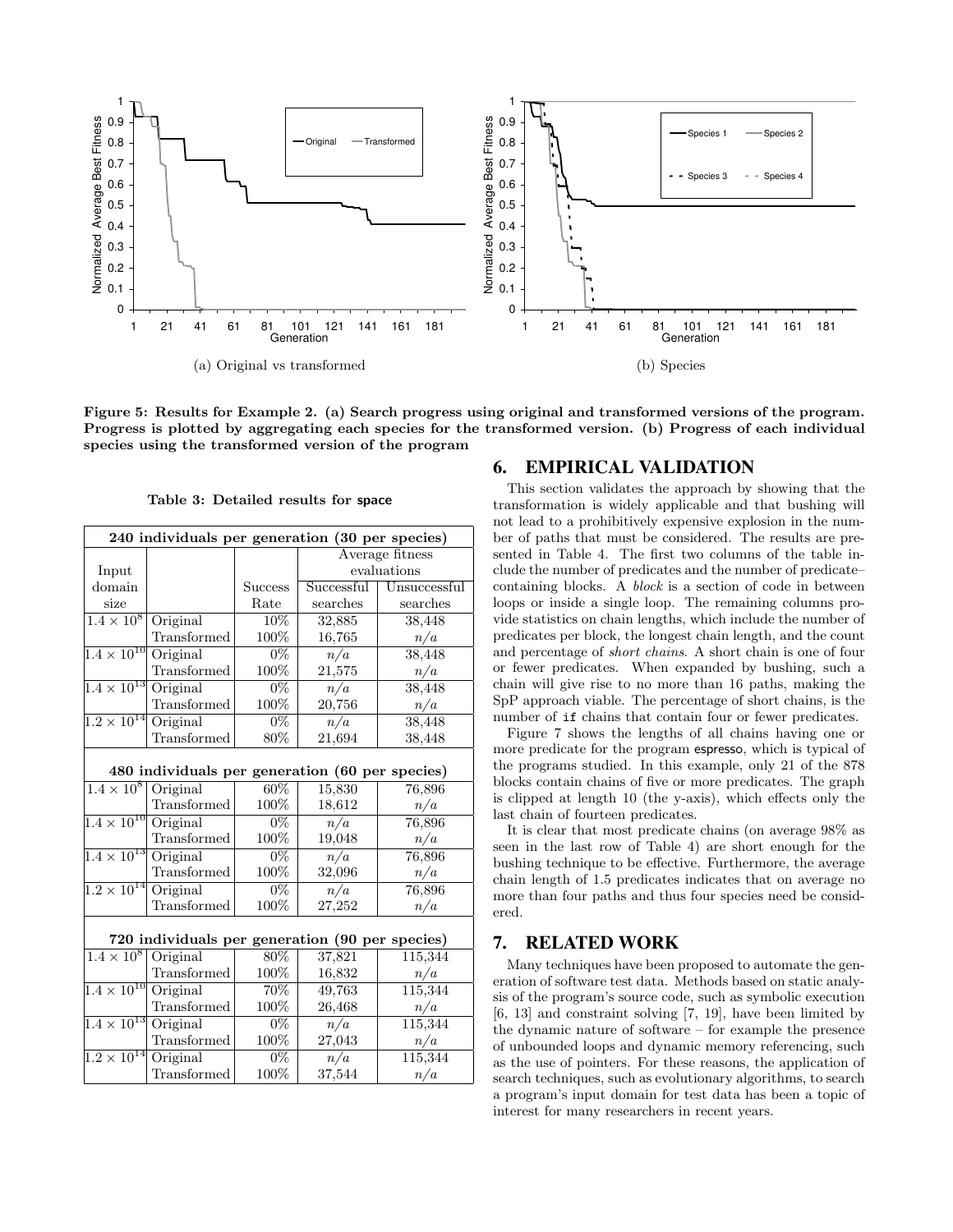

Figure 6: Results for space. (a) Search progress using original and transformed versions of the program. Progress is plotted by aggregating each species for the transformed version. (b) Progress of each individual species using the transformed version of the program. (c) Close-up for Species 4, 6 and 7

Table 4: Lengths of inter-loop non-nested predicate chains. The final column shows the percentage of short chains (those with less than 5 predicates)

|                   |                |               | Predi-       |                 |         |
|-------------------|----------------|---------------|--------------|-----------------|---------|
|                   | Predi-         | No.           | cates        |                 | Short   |
|                   | cate           | of            | per          | Max.            | Chains  |
| Program           | $_{\rm Count}$ | <b>Blocks</b> | <b>Block</b> | Length          | $(\%)$  |
| a <sub>2</sub> ps | 3343           | 2118          | $1.6\,$      | $\overline{37}$ | 96%     |
| acct              | 544            | 352           | $1.5\,$      | 11              | 97%     |
| barcode           | 430            | 249           | 1.7          | 15              | $95\%$  |
| bc                | 465            | 337           | 1.4          | 26              | 98%     |
| byacc             | 820            | 542           | $1.5\,$      | 10              | 97%     |
| cadp              | 675            | 472           | 1.4          | 5               | 99%     |
| compress          | 140            | 85            | $1.6\,$      | 4               | 100%    |
| cook-cook         | 3366           | 2274          | $1.5\,$      | 40              | 98%     |
| copia             | 91             | 60            | 1.5          | 3               | 100%    |
| csurf-packages    | 1855           | 1613          | $1.2\,$      | 8               | 99%     |
| ctags             | 1250           | 950           | 1.3          | 8               | 99%     |
| <b>CVS</b>        | 9688           | 5474          | $1.8\,$      | 23              | 94%     |
| diffutils         | 1554           | 1060          | $1.5\,$      | 19              | 98%     |
| $_{\rm ed}$       | 1191           | 870           | 1.4          | 27              | $99\%$  |
| empire            | 8041           | 5804          | 1.4          | 18              | 98%     |
| epwic             | 631            | 424           | 1.5          | 10              | 98%     |
| espresso          | 1223           | 878           | 1.4          | 14              | 97%     |
| findutils         | 1283           | 929           | 1.4          | 19              | 99%     |
| $flex2-4-7$       | 816            | 487           | 1.7          | 30              | 97%     |
| flex2-5-4         | 1063           | 645           | $1.6\,$      | 32              | $97\%$  |
| ftpd              | 2519           | 1547          | $1.6\,$      | 146             | $99\%$  |
| gcc.cpp           | 936            | 592           | $1.6\,$      | 14              | 97%     |
| $gnuby-0.0$       | 77             | 46            | 1.7          | 3               | 100%    |
| gnuchess          | 1358           | 872           | $1.6\,$      | 12              | $97\%$  |
| gnugo             | 3018           | 2052          | $1.5\,$      | 16              | 97%     |
| go                | 79             | 48            | $1.6\,$      | 3               | 100%    |
| ijpeg             | 1260           | 858           | $1.5\,$      | 11              | 98%     |
| $indent -1.10.0$  | 925            | 466           | 2.0          | 55              | $93\%$  |
| 1i                | 436            | 338           | 1.3          | 4               | 100%    |
| named             | 9707           | 6787          | 1.4          | 62              | 97%     |
| ntpd              | 2755           | 1843          | 1.5          | 24              | 96%     |
| or a colo 2       | 736            | 591           | 1.2          | 6               | 99%     |
| prepro            | 717            | 585           | $1.2\,$      | 6               | 99%     |
| replace           | 55             | 45            | 1.2          | 6               | 97%     |
| sendmail-8.7.5    | 4776           | 2654          | 1.8          | 51              | 94%     |
| snns-batchman     | 6164           | 4832          | 1.3          | 24              | $99\%$  |
| space             | 816            | 658           | 1.2          | 6               | 99%     |
| spice             | 7418           | 4951          | 1.5          | 25              | 97%     |
| termutils         | 356            | 233           | 1.5          | 8               | $98\%$  |
| tile-forth-2.1    | 266            | 202           | 1.3          | 5               | $99\%$  |
| $time-1.7$        | 131            | 80            | 1.6          | $\bf 5$         | 98%     |
| $userv-0.95.0$    | 987            | 681           | 1.4          | 13              | 96%     |
| wdiff.0.5         | 255            | 169           | 1.5          | 13              | 98%     |
| which             | 171            | 111           | 1.5          | 4               | 100%    |
| wpst              | 934            | 843           | $1.1\,$      | $\overline{4}$  | $100\%$ |
| Sum               | 85,321         | 57,707        |              |                 |         |
| Average           | 1,896          | 1,282         | 1.5          | $20\,$          | 98%     |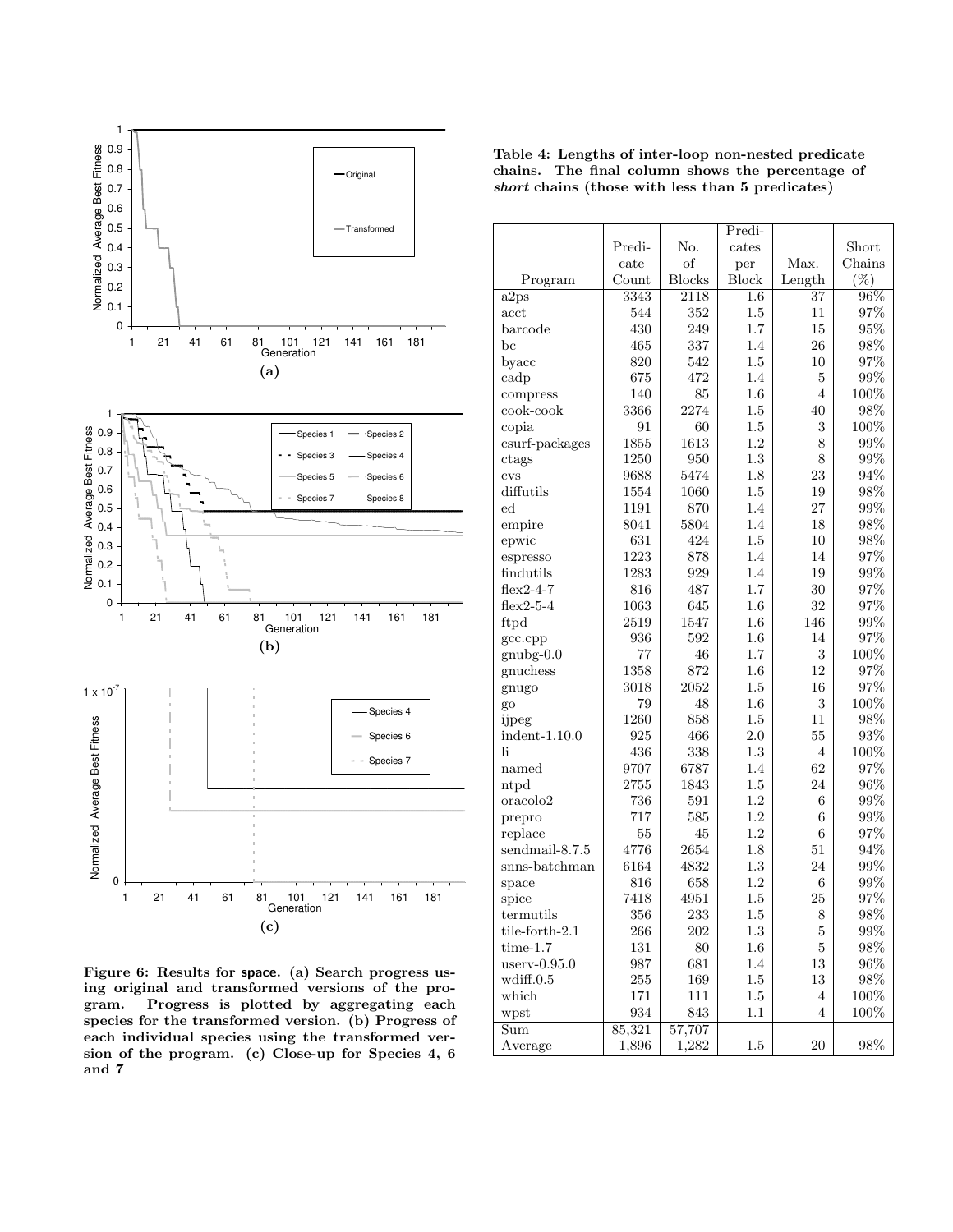

Figure 7: Sorted chain lengths for espresso

This paper addresses the problem where search-based approaches do not have sufficient fitness information to find feasible paths to execute a target. This problem occurs when such paths occupy a small proportion of the program's input domain, and thus it is an example of the high domain to range ratio problem described by Voas and Miller [25] as a source of poor testability. High domain to range ratio is not necessarily a problem for search-based methods if adequate guidance is provided to the search. This is the principle behind the SpP approach.

For techniques like symbolic execution and constraint solving, as well as some early search-based approaches [18, 14, 29], the tester must select a path. The goal-oriented approach [15] was the first search-based technique to remove this requirement, but was also the first to suffer from the path problem described in this paper. The chaining approach [8] alleviates the path problem by attempting to find program nodes on which the target is data-dependent and which must be executed in the path to the target. These are explored in a series of chains. However no program transformation takes place, paths are not isolated, and thus the fitness function could potentially encounter 'noise' from other paths. Evolutionary-chaining hybrids [17] have the disadvantage that an entirely new search must be attempted for each chain.

Other problems in search-based test data generation can be thought of as specific cases of the path problem. For example, the flag problem [2, 4, 10] is caused by a path being taken which does not set the flag to some required value. Other problems with enumerations and deceptive landscapes [17] can also be cast in terms of the path problem, and thus the SpP approach is likely to be successful for programs with these features.

The SpP approach uses program transformation to improve test data generation, also known as testability transformation [10]. Testability transformations have also been employed to tackle some of the problems mentioned above, including flags [1] and unstructured programs [11].

## **8. CONCLUSIONS AND FUTURE WORK**

This paper introduces the Species per Path approach for search-based test data generation. The SpP approach is shown to generate test data more reliably and efficiently by splitting the search effort up into species. Each species concentrates on finding test data to execute a specific path to

the target. This helps circumvent the path problem, which is identified in this paper as a problem for search-based automated test data generators. The factoring out of paths by a testability transformation provides each species with more fitness information than would otherwise be available to the standard evolutionary method.

These claims are supported by a verification empirical study that compares the original method with the SpP approach using three examples, including one taken from production code. A second empirical study concerning a wide class of real world programs provides evidence to support the claim that the approach is also widely applicable.

Further work will extend the approach to use conditioned slicing [5] to remove paths which can be statically determined to be infeasible, thereby freeing up a species which would otherwise be fruitlessly occupied. Additional experimentation will be conducted to explore the possibility of competition between species as a mechanism for further improving the efficiency of the approach and exploiting the species metaphor.

## **9. ACKNOWLEDGMENTS**

Mark Harman is supported, in part, by EPSRC Grants EP/D050863, GR/R98938, GR/S93684 and GR/T22872.

David Binkley is supported by National Science Foundation grant CCR-0305330.

Gregg Rothermel kindly provided the space example.

#### **10. ADDITIONAL AUTHORS**

Paolo Tonella, ITC-irst, Via alla cascata, Loc. Pante' di Povo, 38050 Trento, Italy. tonella@itc.it

# **11. REFERENCES**

- [1] A. Baresel, D. Binkley, M. Harman, and B. Korel. Evolutionary testing in the presence of loop-assigned flags: A testability transformation approach. In Proceedings of the International Symposium on Software Testing and Analysis (ISSTA 2004), pages 43–52, Boston, Massachusetts, USA, 2004. ACM.
- [2] A. Baresel and H. Sthamer. Evolutionary testing of flag conditions. In Proceedings of the Genetic and Evolutionary Computation Conference (GECCO 2003), Lecture Notes in Computer Science vol. 2724, pages 2442 – 2454, Chicago, USA, 2003. Springer-Verlag.
- [3] D. W. Binkley and K. B. Gallagher. Program slicing. In M. Zelkowitz, editor, Advances in Computing, Volume 43, pages 1–50. Academic Press, 1996.
- [4] L. Bottaci. Instrumenting programs with flag variables for test data search by genetic algorithm. In Proceedings of the Genetic and Evolutionary Computation Conference (GECCO 2002), pages 1337 – 1342, New York, USA, 2002. Morgan Kaufmann.
- [5] G. Canfora, A. Cimitile, and A. De Lucia. Conditioned program slicing. In M. Harman and K. Gallagher, editors, Information and Software Technology Special Issue on Program Slicing, volume 40, pages 595–607. Elsevier Science B. V., 1998.
- [6] L. A. Clarke. A system to generate test data and symbolically execute programs. IEEE Transactions on Software Engineering, 2(3):215–222, Sept. 1976.